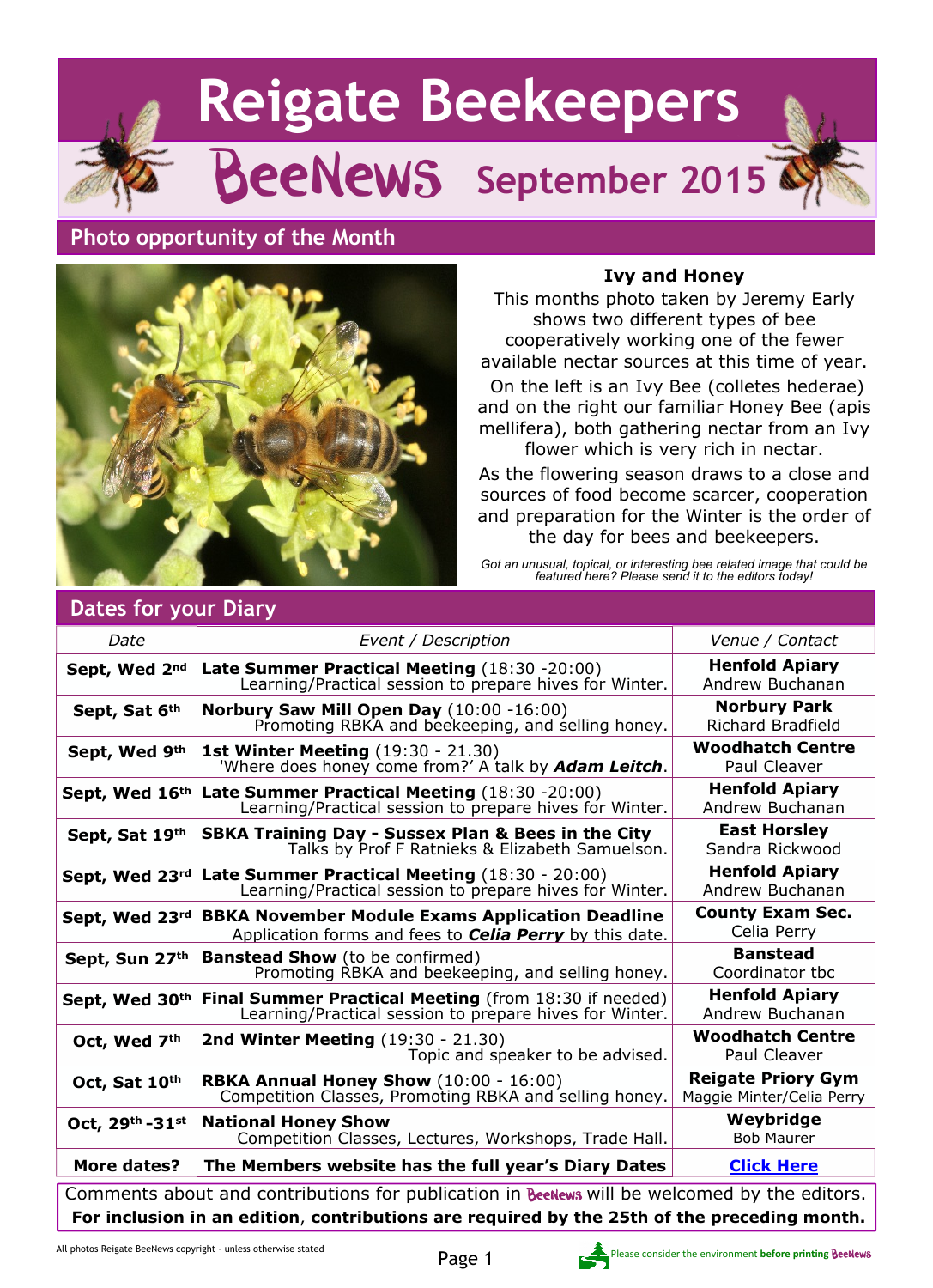#### **Keep in Touch this Winter**

With the final knockings of 'Summer' beekeeping activity this month, thoughts and more importantly…deeds now turn to Winter preparations for existing colonies and next years plans.

By way of perhaps marking that transition, apart from the Honey Harvest Festival bash at the 6 Bells last month for which congratulations to 'Karen & The Bottle Men' (see website for incriminating evidence), we have the fast approaching **Reigate Beekeepers Honey Show**.

This is our flagship event, that not only allows us all to compete amongst ourselves for some impressive silverware, but to also inform the public about us as beekeepers, and about bees, and beekeeping in general. So no apologies for adding our mention here, to those elsewhere in this edition.

- Do please read and take note of information about our Honey Show in this months BeeNews and on the [Members Website.](http://rbkbblog.com/)
- Register your entries now into as many of the Competition Classes you can.
- Ask what you could do to help ... no need to wait for the hand on the shoulder!
- And do especially keep in touch with developments by regularly checking the members website for new news, updates or appeals.
- $\bullet$  If you are helping on the day, and have not already got one  $-$  how about ordering a Reigate Beekeepers Polo or Sweat shirt. Orders submitted by the 21st September will ensure that you will be dressed the part for the show. See the website for [details and order form.](http://rbkbblog.com/?s=tee+shirts)

As numbers dwindle attending the few remaining Wednesday evening sessions at Henfold and we get into monthly meetings only at Woodhatch, it is all the more important for you to follow events via these pages and the website's posts. Your editorial team put a great deal of time into keeping the information stream fresh and relevant. It will be nice to know it is being used!

## **Photo Opportunity 1 1 1 1 1 1 1 1 1 Dates for your Diary** 1 **Editorial** Keep in Touch this Winter **2 Events News** RBKA Honey Show 3 National Honey Show - opportunities to assist **4** Summer Meetings Concluding / Winter Meetings Commencing **4 Members News** Chairman's Chat - Much Happening and Much Still To Do **5 - 6** Peter Jacyna - Obituary **6** Multiple Congratulations - and a Farewell **7 Questions & Answers**  $\begin{array}{|c|c|c|c|c|c|}\n\hline\n\text{Questions & \text{Ans: } 7 - 8 \\
\hline\n\end{array}$ **Topical News** Viruses in Bees **9 - 10 Education News** 10 Reminder for November 2015 Modules / Surrey Training Day **11 DIY Suggestions & Tips** An Efficient Way to Fill Honey Jars **11** 11 **Website News** Latest Posts Summary **12 Section Features Page**

*Richard & Graham*

Our website is updated much more regularly than this monthly edition of BeeNews, so click on [Members Website](http://rbkbblog.com) for lots more information and, all the latest news and activity updates.



# **BeeNews Contents**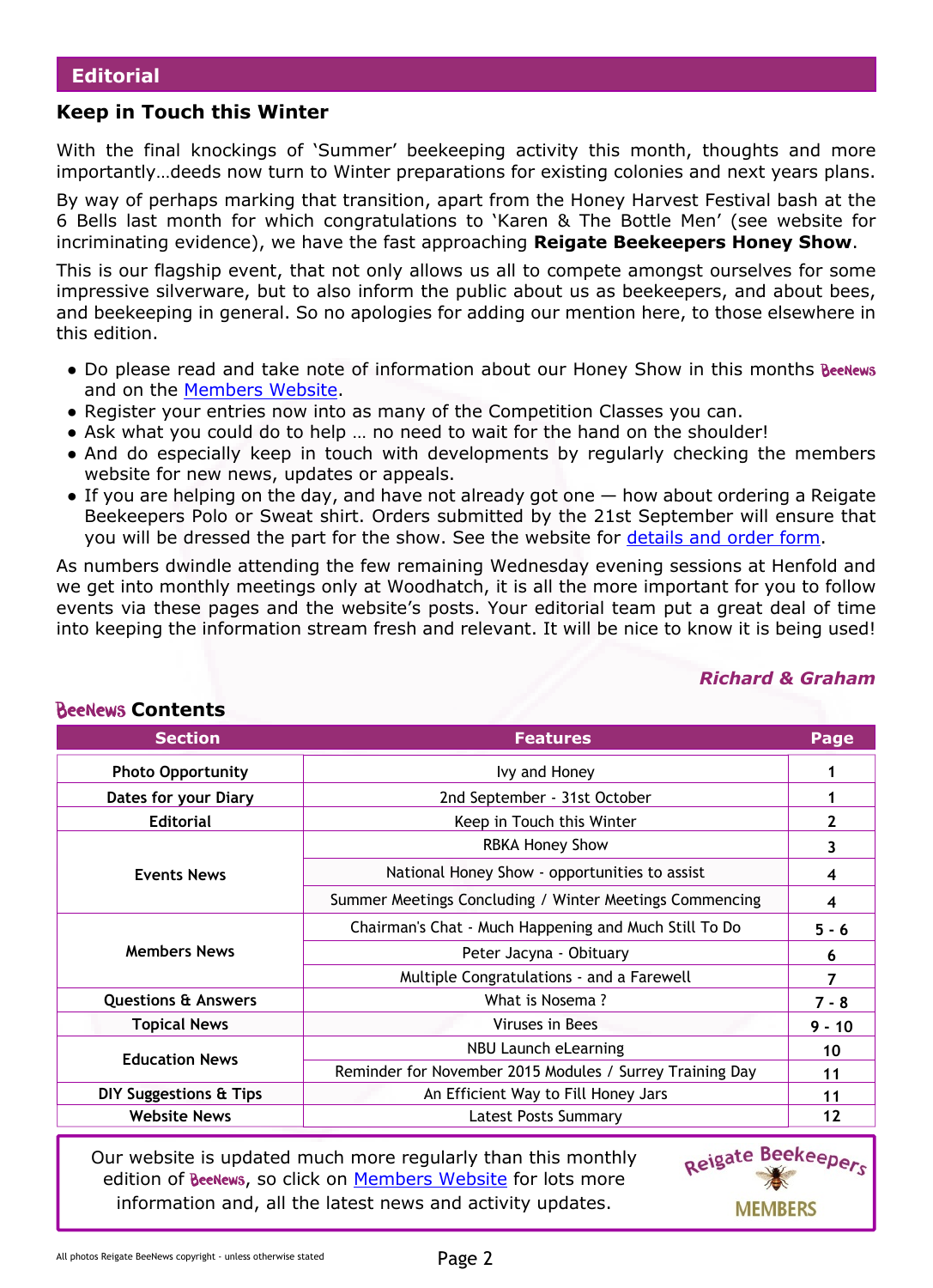## **Events News**

#### **Reigate Beekeepers Honey Show**

The biggest regular event of our year in terms 3. **Refreshments Stall** - Cakes will be of public profile is on **Saturday 10th October.**

The occasion provides a tremendous opportunity to promote beekeeping in general, Reigate Beekeeper's activities, the training and education we provide, as well as show-casing members exhibits in the Honey Show Competition Classes.



Show theme this year is **Pollen & Pollination.**

All this takes organising, and Show Secretaries *Maggie Minter* & *Celia Perry* have already been planning and making preparations. They are now in need of YOUR help to bring their plans to life.

The **Public Honey Show** still needs more helpers to manage and run stalls or displays. If you have already volunteered or been allocated a task or role, many thanks. If not, and you can spare an hour or so during the evening of the 9th for setting-up, or a half day or so on the 10th to help during (or even with clearing up after) the show; please contact *Maggie* [click Here.](http://rbkbblog.com/whos-who/)

And it is not just people power needed on the day. Stock will be required for a number of sales stalls. Unless otherwise noted, stock needs to be delivered to the Gym either during the Friday evening set-up between 7:00 & 9:00 pm, or before 9:30 am on the Saturday morning.

- 1. **Honey Sales** Members wishing to provide honey, cut comb etc to offer for sale must contact **Richard Woodhouse** (tel: **07710 245993**) in advance to agree and arrange drop off. Maximum of 10 x lb jars (or equivalent) please to give everyone a chance and hopefully provide a diversity of source locations. 10% of selling price to RBKA, you get the rest. Ensure all stock is correctly and 'street legally' packaged and labelled.
- 2. **Plant Stall** Potted plants/cuttings etc will be needed. Please, no more than 6 of any one variety, and also arrange to collect unsold plants at the end of the show. Please liaise with *Mary Broatch*. (tel: **01737 248264**)
- needed, so even if you cannot help directly during Fri/Sat, can you provide a cake or biscuits etc ? Perishable items will need to be brought in during the morning of the 10th. Please liaise with *Sue Hickson*, (tel: **01883 743386**).
- 4. **Tombola** Prizes please please … they can also be brought along to prior Wednesday evening meetings and passed onto *Gill Simpson* please.
- 5. **Mead Tasting** Donations of bottles of Mead required, to *Maggie.*

Subject to availability, on a first come first served basis, free parking is available for helpers during Friday evening and all day Saturday beyond the barrier at the rear righthand corner of the Bell Street car park.

The **Honey Show Competition** of course really does need as many members as possible registering and eventually delivering entries into the twenty five different Classes.

No prior experience is needed … indeed, this is the opportunity to gain that experience. It is also an opportunity to present to the public the diversity of Honey Bee related products and the craft of RBKA's beekeepers.

The **2015 Honey Show Schedule** [click here](https://rbkbblog.files.wordpress.com/2015/07/2015honeyshowschedule.pdf) includes details of all the classes, entry rules and labelling and presentation instructions as needed.

Preferably, register your entries online [click](http://tinyurl.com/ReigateHoneyShow2015) [here](http://tinyurl.com/ReigateHoneyShow2015) or collect a printed form at a Wednesday meeting and submit to *Celia*, asap please. Full entry details and the on-line registration can be found on the Members website [click here](http://rbkbblog.com/2015/07/19/rbka-honey-show-registration-now-open/).

This year, budding microscopists can enter a new show Class 22 **Microscope Slide of Pollen Grains.** But hurry, entries for this class will need to be submitted by the 9th Sept.

Finally, would all holders of trophies from last year's show, please arrange to return them to *Celia* during September.

If you have any queries related to Show entries, please see or contact *Celia* directly [click here](http://rbkbblog.com/whos-who/).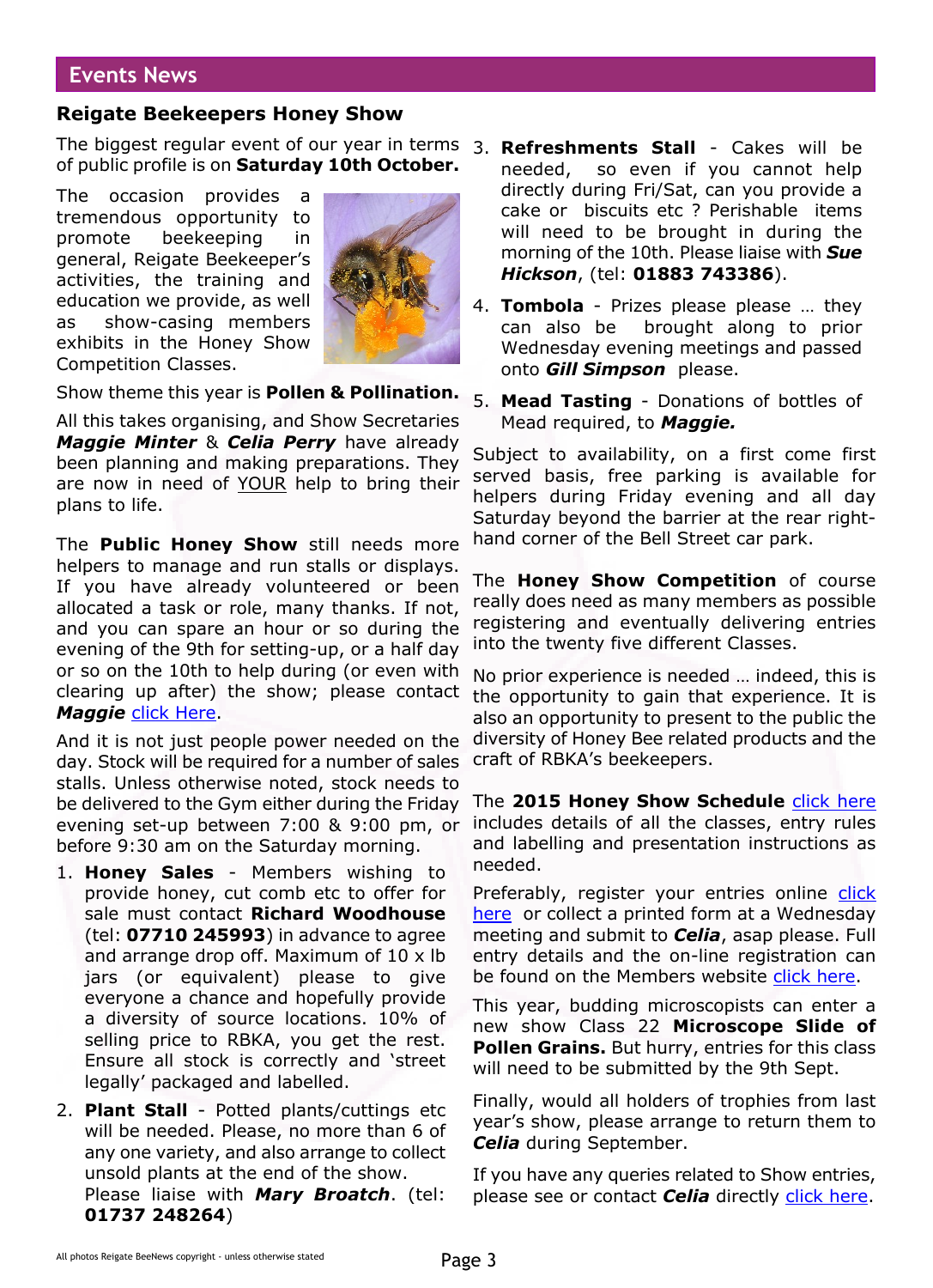## **Opportunities to assist with the National Honey Show message from** *Bob Maurer*

#### **Honey Show - General Stewards**

With the new National Honey Show layout, we will be requiring more stewards this year. Your help would be very much appreciated. Beginners are welcome. You do not need to be an expert beekeeper but I can promise that you will learn a lot from the other beekeepers you meet. The deal is that you get free entry to the show, work for half a day at the direction of the chief steward and the rest of the day is yours to enjoy the show. You even get £5 to buy a sandwich! You have to take what's given so you could be watching over the security of some of the displays whilst talking to visitors, directing visitors around the show, marshalling the crowds in the lecture theatres or anything else that comes up.

(To avoid confusion the request is for general stewards, not to be a judges steward. You are very welcome to apply to John if you do wish to be a judges steward (ie assist a judge as he or she judges each of the almost 200 classes on Thursday morning ) but please understand that competition for these jobs is intense and we do give preference to applicants who have started the process of becoming a honey judge.)

#### **Honey Show - Other Volunteers**

Volunteers are also needed to man the Information Stand. These are usually 2 to 3 hour sessions where you meet and chat to the diverse mix of show visitors. Members with all levels of beekeeping knowledge have thoroughly enjoyed their time doing this in the past so why not join in this year. Free entry to the show is included.

If you wish to be involved please email Sandra Rickwood at [rickwoodsbka@gmail.com](mailto:rickwoodsbka@gmail.com ) or telephone on 01932 244326. Please advise the half days and times you will be available

The Show will be at St Georges College, Weybridge. We will need a few stewards during set up on Wednesday 28th October and the show will be open from Thursday 29th to Saturday 31st October. Opening times are generally 9 am to 6 pm. There are also 'after hours' events run by organisations such as Bees for Development and the Central Association of Beekeepers, and many excellent lectures and workshops.

The Trade Hall (with free entry) also provides an excellent opportunity to start to get ready for the 2016 season with many of the leading equipment suppliers on our doorstep.

For full details including Show Schedules. Lecture Programmes and Booking details visit the NHS website [www.honeyshow.co.uk](http://honeyshow.co.uk)



#### **Summer Meetings Concluding**

The weekly 'Summer' meetings may be nearing their end, but are not over yet. There remains much for all the hive teams to do by way of preparing their colonies for the Winter and cleaning up and storing used equipment before the Winter Team takes over. Meetings at Henfold will continue through September on Wednesdays on the 2nd, 16th, possibly the 23rd; and maybe the 30th if tasks still need to be completed.

#### **Winter Meetings Commencing**

The monthly 'Winter' meetings are now commencing. The first will be on Wednesday 9th September, at the Woodhatch Centre - 7:00 pm for 7:30 pm start, until approx. 9:00 pm. *Adam Leitch* will present a talk titled '**Where does Honey Come From**'. Details of speakers and topics for the

following months meetings are provided in the Members website 'Diary Dates' section and the 'Winter Meetings Program' post.

Please apply as soon as possible to the General Secretary, John Hendrie, 26 Coldharbour Lane, Hildenborough, Tonbridge, Kent, TN11 9JT or [bibba26@talktalk.net](mailto:bibba26@talktalk.net )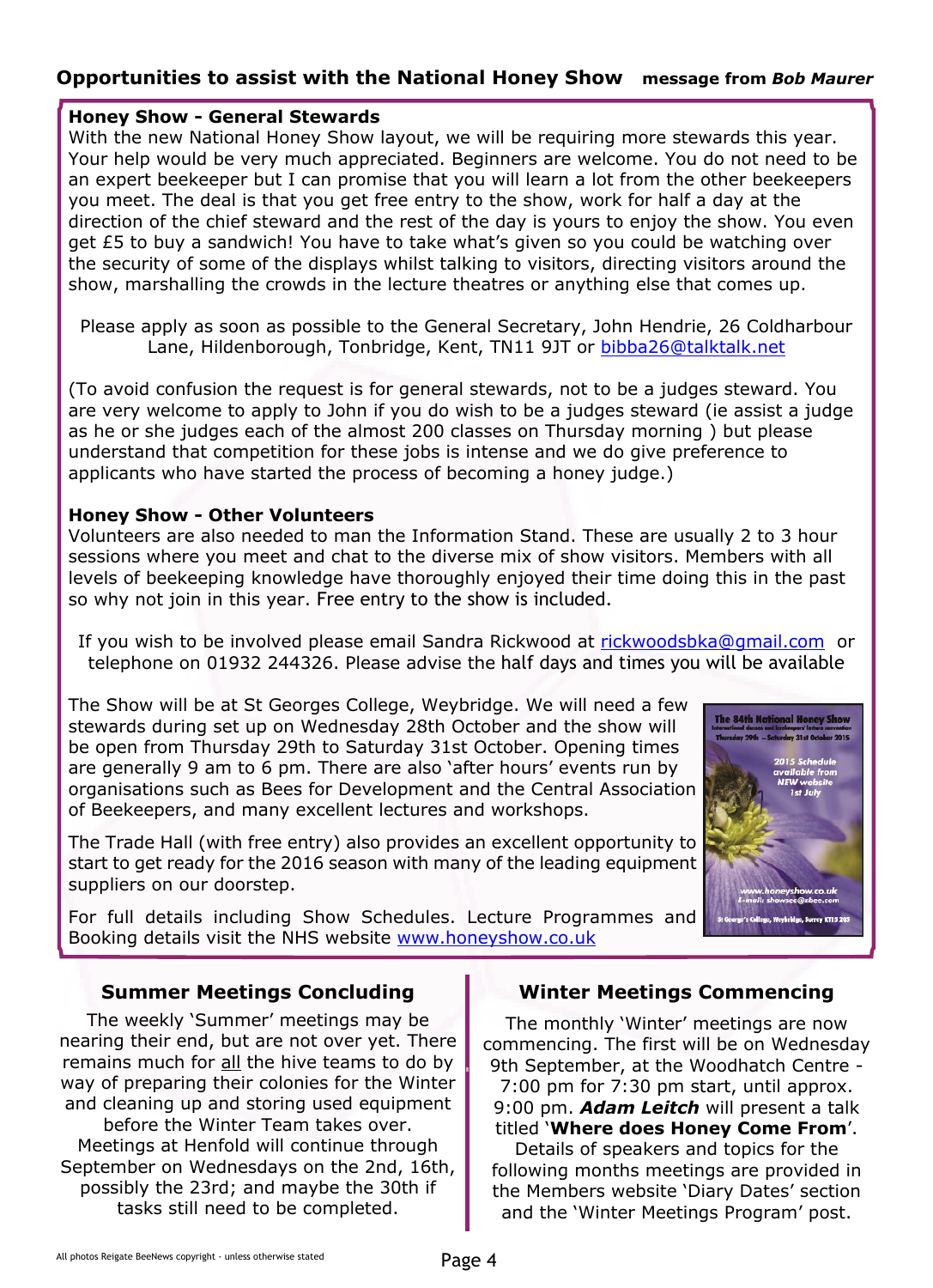## **Much Happening and Much Still To Do by** *Andrew Buchanan*

# Chairman's Chat

There are several topics that are worthy of my mentioning this month.

Firstly, congratulations and well done to all who passed their BBKA exams recently. We also had to say farewell to *Neil Hallam*, who has moved to live in Northamptonshire. On 19th August we sent him off with congratulations, our thanks for all his hard work and our best wishes for many happy years in his new home.

An enormous thank you to *David Allbeury*, *Colin Clement*, *Kevin Keep*, *Mike Lowe*, *Daniel Penna* and *Pete Scroggs*, who Incidentally, the £12.50 per member represents completed the painting of the Pavilion walls with fire protective paint. Many thanks also to *Geoff Blay*, *Phil Elwell* and *Vince Gallo* for their work in the kitchen and the toilet areas with installing electrical wiring, fixing plumbing, ceilings and interior walls and with plastering.

A lot of beekeeping has also been going on, with particular emphasis on dealing with Varroa Destructor and assessing the stores in each colony to make sure they don't starve midwinter. These activities will continue throughout most of September's Wednesday evenings, together with preparing each hive to protect the bees against the ravages of winter weather. Members are encouraged to attend these sessions, to look after the colony they have nursed all summer and learn what actions are needed to give colonies the best chance of surviving the winter and being strong and ready for the start of April sessions next year.

On Wednesday 26th August a smaller but enthusiastic number of members attended Henfold. After a somewhat briefer session looking at the bees, some helped Vince with bottling mead that has been fermenting over the past 3 months, and took the opportunity to have a quick taste. The comments from almost all the 'Connoisseurs' were most positive with many exclaiming "wow that's pretty good!"

Following on, about 30 members enjoyed an evening of fun and games together with a tasty buffet organized and held at the Six Bells, Newdigate, to mark the harvesting of honey from the hives in our apiaries. For doing the sticky end of our beekeeping, more thanks to *Andrew Cornwall*.

Looking ahead, our 2015/2016 year starts on 1st October, when membership fees will once again fall due.

In 2014/15, the full years Registered Member's fee was £54 for those receiving a printed BeeCraft (or £48 if receiving BeeCraft electronically). After taking out the BBKA/SBKA charges, Public Liability Insurance, BeeCraft costs, and the BDI cost for 3 colonies; RBKA was left with just £12.50 (or £12.35). With a total of 170 Registered Members, this raised less than £2,125 to spend on providing all the facilities needed to enable us run all our various functions for their benefit.

less than £0.82 per visit to Henfold Copse during the 26 weeks of the summer training sessions!

Now that the facilities at Henfold Copse have been enhanced by the Pavilion, allowing our Training Curriculum to be more comprehensive and in more comfort, the costs of maintenance will increase e.g. Electricity, Insurance and Water costs, apart from the general increase of beekeeping commodity costs.

The fees for Registered Membership for 2015/16 have now been set at £58 (H/C) and £52 (Elec). This means that, with the same number of Registered members, RBKA will only be left with a nominal £15 per member to run the Association i.e. still only a total of less than £2,550, or £0.98 per summer training session!

Without additional income derived from donations, fund raising and sales of honey, RBKA would be unable to maintain the standards achieved over recent years. The pavilion will itself provide a potential for raising just some of the needed funds.

Details of all Category Fees for the year 2015/2016 will be sent to each member in the next few weeks and I hope that the above example of how fees for BBKA Membership are made up will help towards understanding the need for the modest increases.

Commencing on the 9th September, don't forget our Monthly Winter Meetings at the Woodhatch Community Centre. Full details of all dates and the programme can be found elsewhere in this **BeeNews** and on the [website](http://rbkbblog.com/#).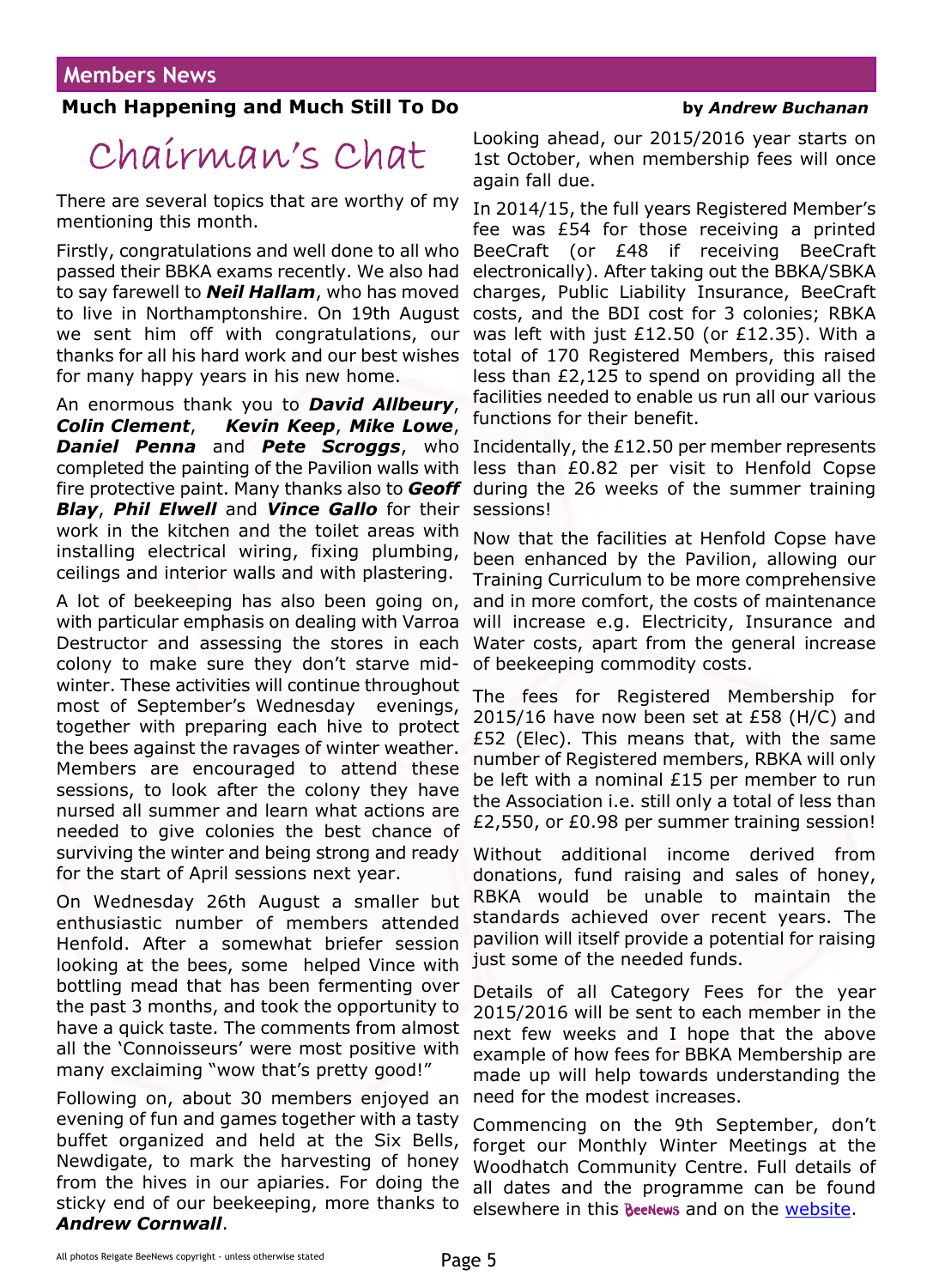The renowned Reigate Beekeepers Honey Show *Simon* & **Karen Ford** and *Sally Bennett* will will be held at the Priory School, Reigate on be monitoring the twenty or so colonies at Saturday 10th October. From the Schedule of Henfold Copse throughout the winter months. Show Categories on the Members' website, see They are recruiting enthusiastic members to if there is at least one into which you could join them. Please contact one of them if you make an entry. *Maggie Minter*, Show would like to help in the vital work they hope Secretary, is also seeking help with number of to carry out month by month. Their contact activities as detailed under Events News. Do details can be found under **Who's Who** on the come along on the day to help run stalls and website. generally enthuse the visiting public with answers to the myriad of questions they ask about bees, plants and honey etc.

*Andrew Buchanan*

01306 712773 / 07879 552582

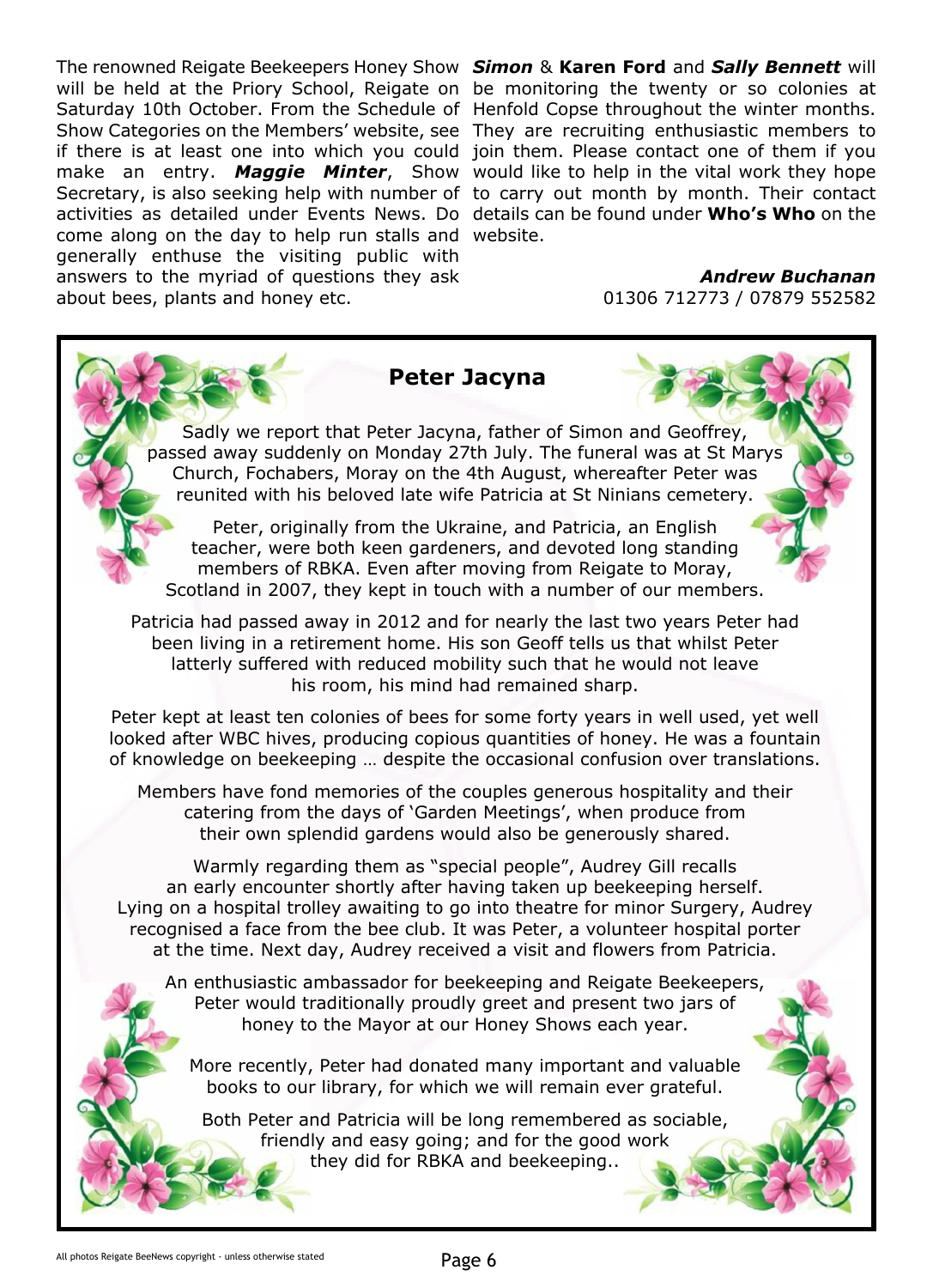# **Multiple Congratulations - and a Farewell**

A 100% pass rate was racked up by 22 members taking BBKA Assessments this Summer.

Congratulations for achieving her **Junior Assessment** to *Jennifer MacDonald*

And congratulations also to the 20 members achieving their **Basic Assessments** … *Catherine Baart* (Credit); *Sally Bennett* (Credit); *Sandra Benton* (Credit); *Geoff Blay* (Credit); *Lizzie Bruce* (Credit); *Will Clemson* (Credit); *Jim Cooper* (Credit); *Colin David* (Credit); *Karen Ford* (Credit); *Simon Ford* (Credit); *Mike Lowe* (Credit); *Douglas McGregor* (Pass); *Adam McLaren* (Credit); *Peter Moore* (Pass); *Geoff Pye* (Credit); *Anna Slade* (Credit); *Karen Thomas* (Pass); *Chris Trodd* (Credit); *Lee Turner* (Credit); *Janice Whitehead* (Pass).

*Neil Hallam* was awarded the **BBKA General Husbandry Certificate.**

Neil's one day assessment was carried out during June by two BBKA Assessors at his own apiary were his beekeeping and honey handling equipment will have been inspected. A manipulation of one or more of his colonies will have been observed and a method of selective queen rearing required to have been demonstrated, before an oral Q&A on any topic from the General Husbandry Assessment syllabus.





Neil's next award was to be for his tremendous work during the past 12 months in putting the managing of the Henfold Apiary into such an excellent order. On Wednesday 19th August, *Andrew Buchanan* presented Neil with a (rather) long, engraved hive tool to mark his efforts, as a token of the Division's thanks and for Neil to remember RBKA by. Neil has now moved up to Northamptonshire, where an unsuspecting Association or Division is about to enrol a valuable asset.

## **Questions & Answers**

#### **Question - What is Nosema ?**

With the results of the recent Bee Health Clinic held for the first time at Henfold Copse this is a very pertinent question for some beekeepers - one of our editors included !

**Nosema** is very, very common and causes enormous problems in many bee colonies leading to the death of some. It often goes undetected because beekeepers do not realise that there is anything wrong with their bees.

Not that Nosema is confined to honey bees: there are many species attacking different creatures, insects and higher animals, and more than one which can infect man, but usually only when the immune system is compromised. They are members of the group Microsporidia and belong to the Fungus Kingdom.

#### **So what causes Nosema in honey bees ?**

There are two organisms to blame: Nosema apis and N. ceranae and, although their lifecycles and appearance are similar, there are some differences in their effects. The worker

honey bee takes the Nosema spores in through its mouth and they germinate in the mid-gut, the bee's stomach, by shooting out a long tube into one of the cells lining the walls of the mid-gut. This tube is rather like a harpoon as it is coiled up inside the spore until released into a cell. Once the tube has penetrated the cell wall the contents of the spore pour in and begin to multiply.

Under favourable conditions new spores are produced in five days and these may re-infect other cells in the mid-gut, or pass out with the faeces to be taken in by another bee. When the infection is fully developed there may be as many as thirty to fifty million spores in the mid-gut and some recent work has shown that the cells lining the gut may be coated by a film of spores.

This description applies to N. apis, which has been around for a very long time indeed, but we now have a new kid on the block: N. ceranae.

This was only discovered and named in 1996, as a parasite on Apis cerana, the Eastern honey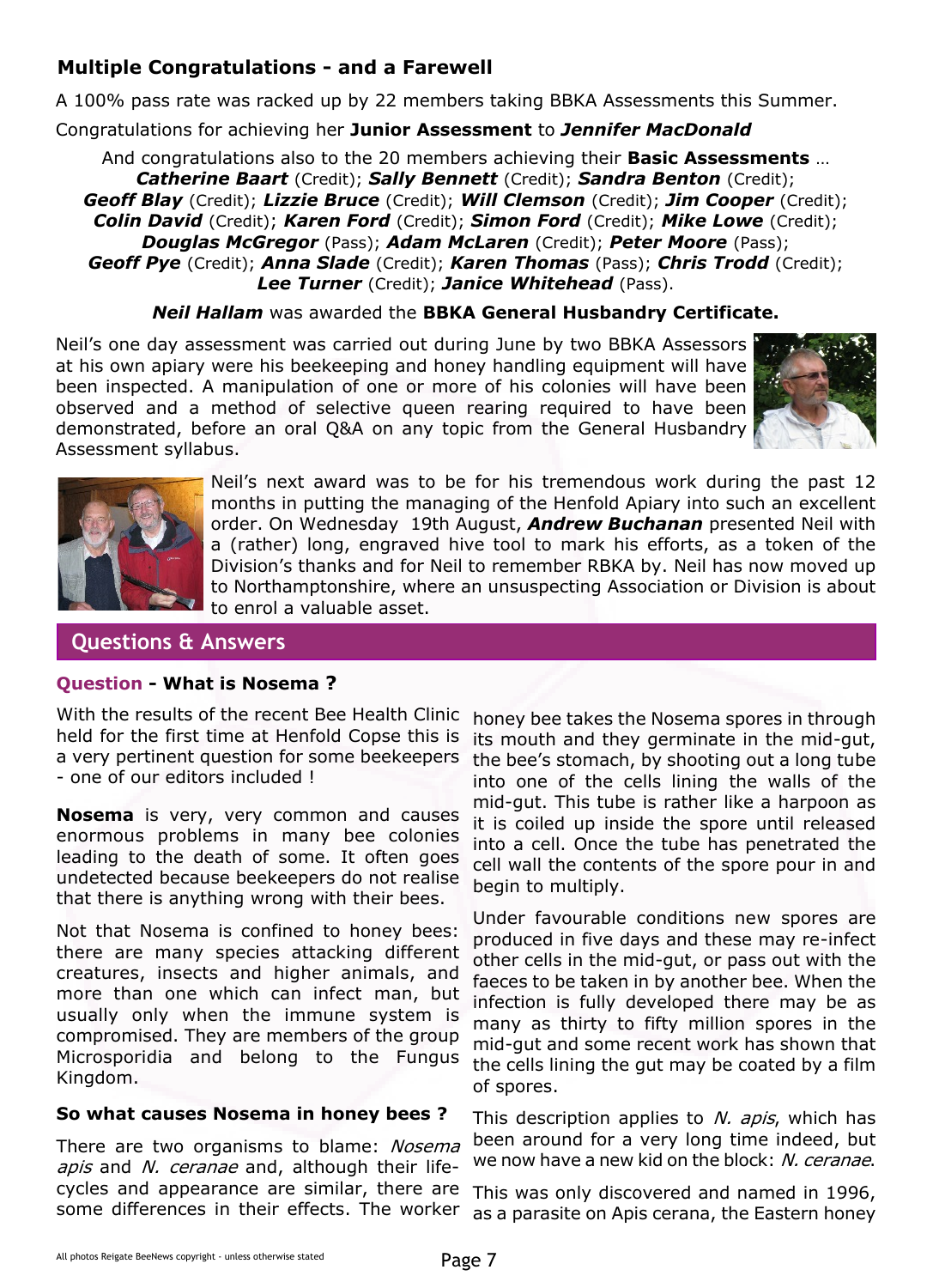bee. In 2005 it was found on the Western honey The bees are crushed, very thoroughly, with bee in Spain where it seemed to cause far more some water, either with a pestle and mortar or damage to the colonies than N. apis. Since then in a sealed plastic bag using a rolling pin or it has been discovered all over Europe including similar implement. A drop of the resultant liquid here and has tended to take over from our old is put on a slide, covered with a cover slip and friend N. apis, although both species can be examined under the microscope. present in the same colony. It does not produce so many spores as N. apis but is able to penetrate to the inner layer of the gut wall providing bacteria and viruses with an entry point into the bee's haemolymph (blood).

#### **Signs and Effects of Nosema Infection**

We always used to describe the main symptom of Nosema as 'Spring dwindle', or a failure of a colony to build up in the Spring. There could also be dysentery in and around the hive, particularly at the entrance or on the alighting board, showing as brown stains where bees had defaecated. This is probably due to an accumulation of fluid and waste in the rectum and not a direct effect of the disease itself.

Where the combs and frames are soiled, the spread is more rapid as house bees try to clear up the mess. Often a spring infection clears up once the older bees die and the bees are able to fly out freely on cleansing flights.

Nosema always shortens the life of the individual bee and is particularly damaging to winter bees, which are unable to store the large quantities of protein that they need in their fat bodies and will die too soon to kick start the colony into growth in the spring. The whole colony may collapse. Queens may become infected and are usually superseded, or may stop laying and die.

In addition, there are three bee viruses associated with Nosema. N. ceranae is not so simple as it is not seasonal. True, it may damage colonies in the spring, but it does not seem to disappear in the Summer. Secondly there is no dysentery, so a colony may die, usually in late Winter/ early Spring with no obvious signs at all.

#### **Diagnosing Nosema**

Adult bees with Nosema do not look sick – no pale complexion, fevered brow or going off their food - so the only way to diagnose it is to look for the spores inside the bees.

All you need is a sample of thirty of the older bees (from the entrance or from supers) and a *Feed Gold can be useful in building up colonies* microscope with a magnification of 400 times. *that have been weakened by disease.*



The spores appear like little grains of rice. If there are huge numbers then you have a problem, if there are only one or two then you probably can relax. Even if the result is positive, it is impossible for ordinary mortals to tell the two species apart. This needs an electron microscope or a DNA test.

#### **Treating Nosema**

There is no chemical treatment for Nosema. What you do depends on the time of year. In the Spring and early Summer getting the bees onto completely clean comb, using a Bailey comb change (originally developed to help with Nosema) is the best bet.

In the Autumn there really is nothing you can usefully do. Where the problem recurs it is best to requeen and ensure that you do not breed from bees that frequently suffer from Nosema.

There are substances on the market which are said to combat Nosema but it is up to the individual to experiment if they wish to - I am not going to suggest anything.

*courtesy of Celia Davis Warwickshire BKA*

*The marketing authorisation for Fumidil B expired on the 31st December 2011. Any existing stocks of the product can be used up until the end of the expiry date shown on the packaging.*

*Specially formulated feeds that boosts colony growth and brood populations, such as Vita*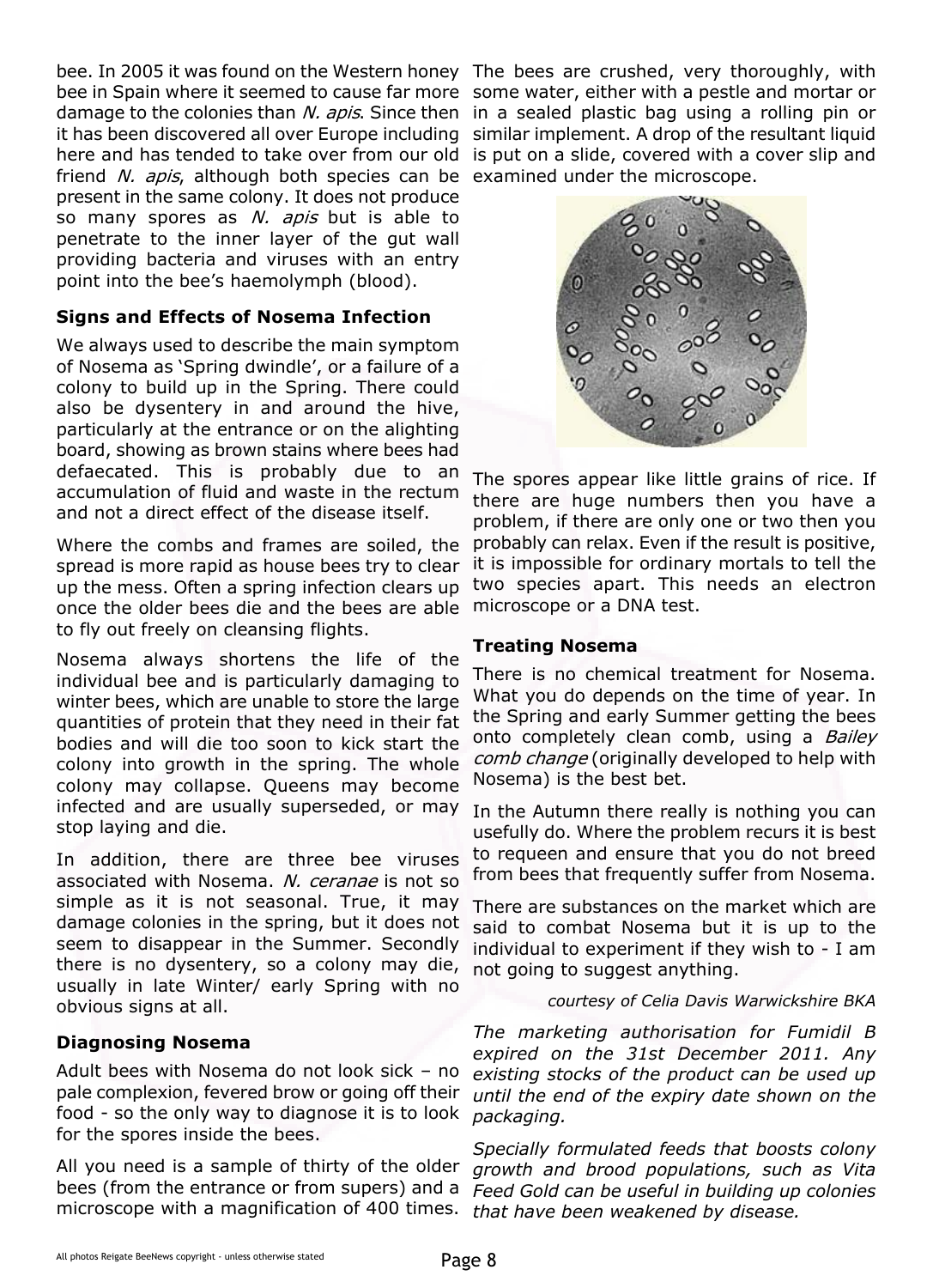#### **Viruses in Bees**

Bees, like all living things, have a wide range Viruses can only survive through transfer to of viral diseases. Most have been known since new hosts. This does not necessarily have to the 1970's and were, at that time, relatively harmless.

Epidemics were transient and rarely at the expense of the colonies. This peaceful coexistence has been disturbed during the past thirty years, mainly due to *Varroa*, but also due to changes in farming and beekeeping practices.

This article explains the relationship between bees and their viruses, the impact they cause, and how risks can be reduced.

cause disease. Illness or death of the host without transfer is, from the virus' perspective, effectively suicide. Disease only benefits a virus if it enhances the chance of transmission (such as sneezing with colds).

The figure below describes the various transmission routes available for bee viruses. These can be broadly divided into:

- oral faecal (through food and faeces, green)
- sexual (blue)
- contact (black)
- through a parasite vector (red).



The diagram outlines the major transmission routes for honey bee viruses in relation to honey bee development stages.

#### **Virus Transmission**

Faecal, oral and contact transmission is relatively inefficient: high virus concentrations are required to cause infection. Transmission via mites by contrast is very efficient and generates very high virus titres in the affected bees. Such bees then become also much more infectious through the other transmission routes. This mutual reinforcement of different transmission routes increases the likelihood of an epidemic. Since adult bees are central to most transmission routes, due to their many interactions and mobility, their health is essential to reduce the impact of such epidemic transmission loops.

#### **Virus disease management**

The main source of infection is the bees themselves. Through the worldwide trade in bees and bee products, most bee pathogens now have a world wide distribution. However, the prevalence of disease can vary sharply between countries, due to different beekeeping or farming practices, as well as geographic and climatic differences. There are two components to (virus) disease management:

- minimising the risk of transmission
- reducing the virus load in colonies.

#### **Reduce the risk of transmission**

This focuses largely on separating infected material from non infected material. This applies mostly to the bees themselves (queens, sperm, packages, colonies, apiaries) and to lesser degree to equipment (hives, frames, hive tools, extraction equipment, etc.).

#### *Apiary management*

Minimising the exchange of bees and material between apiaries is important.

#### *Know your enemies*

Routine inspections and thorough knowledge of disease symptoms are essential for identifying problems early. Colonies that develop slower than expected in the Spring or fail to accumulate honey in the Summer are suspect, as are frames with 'spotty' brood, which can arise from bees removing diseased brood.

Diseased colonies should be quarantined and protected with entrance reducers to prevent robbing by healthy colonies.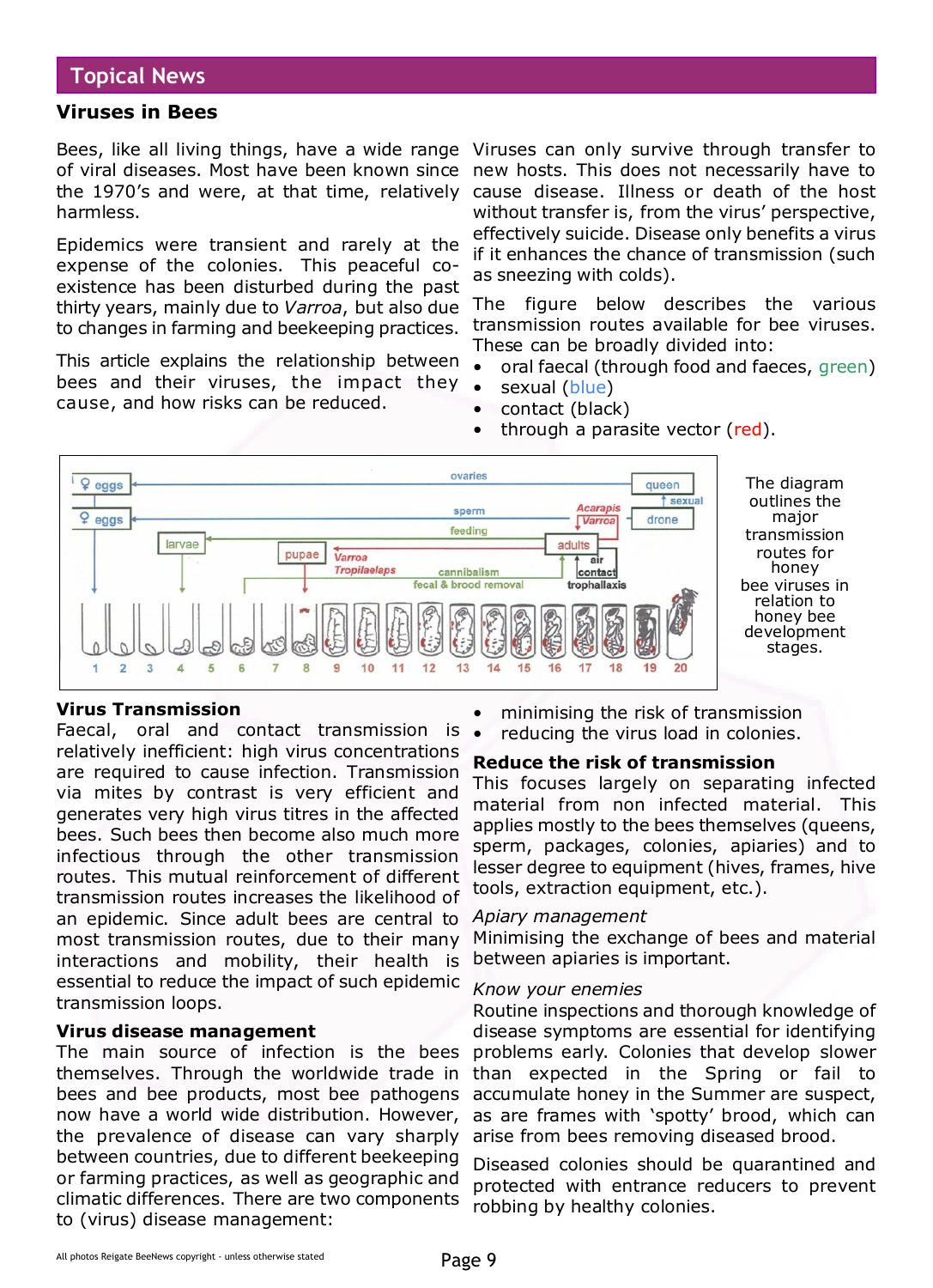#### **Reduce the disease load**

This focuses on general colony health and disrupting the key transmission routes.

## *Preventive management*

Since viruses are opportunists that flourish during times of stress, the first remedy is to keep your bees happy, healthy and stress free. This boils down to the usual Good Beekeeping advice such as abundant season-long foraging, minimal disturbance, protection from the elements, a productive queen, adequate ventilation and room for growth.

Since honey bees thrive in a diverse (floral) environment, the intensification of farming landscapes and practices has put greater pressure on our bees.

#### *Disrupting transmission*

It is important to know the preferred **before brood rearing has finished. One** transmission routes of the different viruses. For example, chronic bee paralysis virus is **two weeks to clear the mites from the** primarily transmitted through close contact. It **brood and three weeks to purge, from the** is therefore often associated with overcrowding and aggression, for example due to over expansion, inclement weather or insufficient **and reduced survival.** forage. Resolving the causes of overcrowding disrupts the transmission and slows or reverses the epidemic.

Sacbrood virus is a larval disease of Spring and rapid colony expansion, when there is much brood for the adult bees to attend and infected larvae may escape detection and removal. It usually clears up by itself when the adult population catches up, but it can look replacement also helps avoid the accumulation disconcertingly like American foulbrood (AFB).

Black queen cell virus (BQCV) is associated with *Nosema apis*, a disease of adult bees that normally peaks in late Spring. It can be a problem in commercial queen rearing operations where breeder colonies are kept broodless for extended periods. The nurse bees tend to be

older in such colonies, and therefore more likely to be infected with *Nosema*, and thus also BQCV, which is transmitted to the queen larvae through the royal jelly.

#### *Critical treatment timing*

Deformed wing virus , acute bee paralysis virus and slow bee paralysis virus are actively transmitted by *Varroa* and most likely also by *Tropilaelaps* mites. Controlling the mite population is the key to managing these virus diseases. The most damaging mite mediated virus transmission is to developing pupae when the mite is reproducing. Such pupae produce damaged, non functional and short lived bees that accelerate dwindling and winter collapse.

**Autumn** *Varroa* **treatment should therefore be at least six weeks (one bee generation) week to remove the mites on adult bees, adult population, those bees derived from mite infested pupae with high virus titres**

#### *Hive Frames*

Although traces of viruses can be found in hive boxes and combs, especially in stored pollen, it is unclear how contagious is this material, given the inefficient oral transmission of most viruses. Frames covered in faeces or diseased brood represent a much more serious risk and should obviously be replaced. Regular comb of bacterial pathogens and pesticides.

Advances in anti-viral medicines, probiotics, and genetics also offer promise, but follow the basics of good beekeeping still remains the best advice to keep your bees healthy.

*Adapted from an article in Bee World*

# **Education News**



## **National Bee Unit launch eLearning**

Pertinent to the articles in Beenews this month the NBU have launched their eLearning resource on BeeBase, and the first module is entitled 'Honey Bee Pests, Diseases and Viruses'.

[Click here](http://www.nationalbeeunit.com/) then log into BeeBase where you will find an eLearning link to the left of the navigation panel.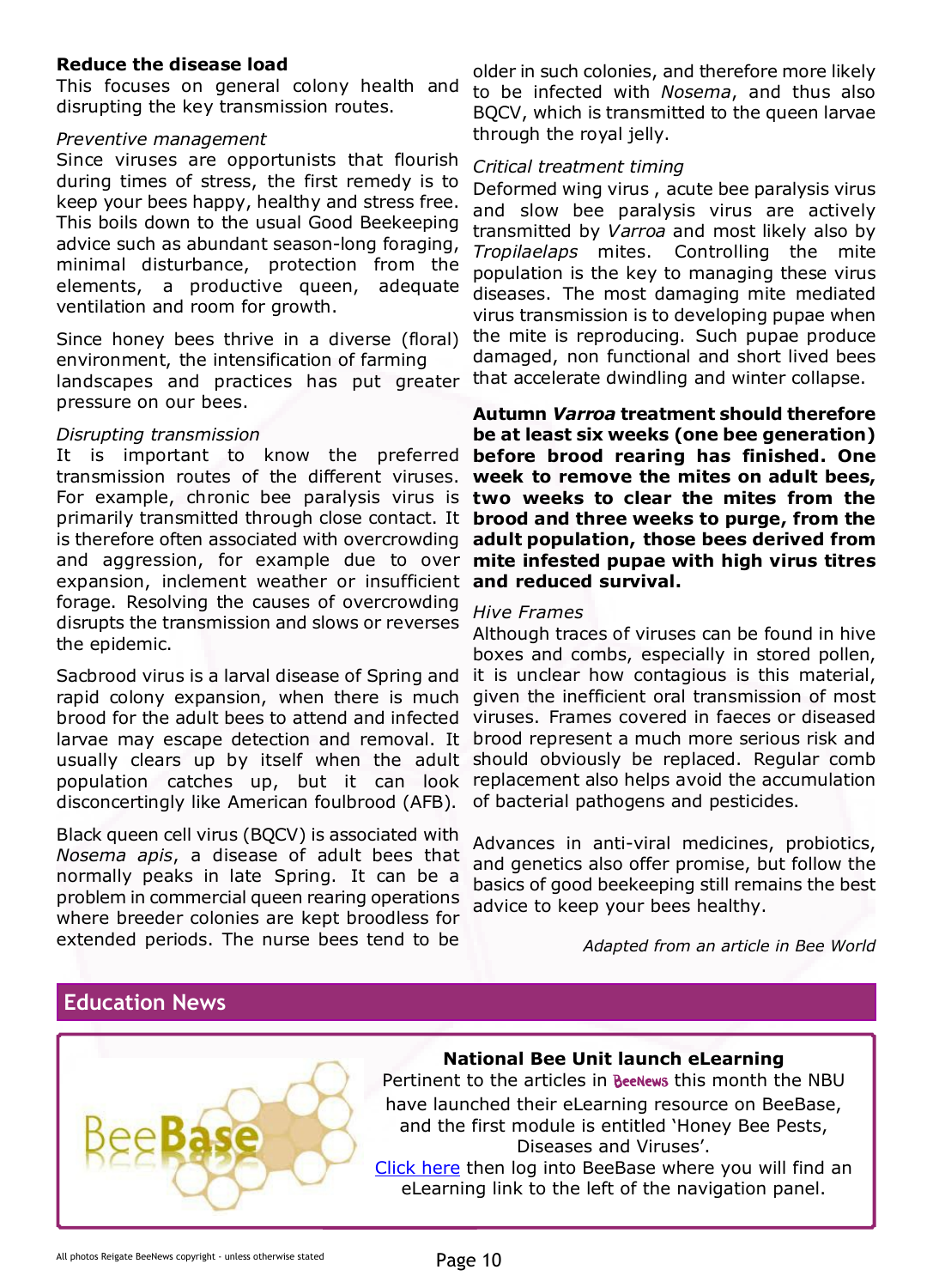# **Reminder for November 2015 Modules**



The November modules will be held on 14th November this year. If you are intending to sit one or more please:-



● Download a copy of the latest application form from the BBKA website, fill it in and send it to me – 68 Broadhurst, Ashtead, Surrey, KT21 1QF, or hand it to me at the September Winter meeting

- Make sure that your application form is with me by 23rd September. The fee per module is £25, this can be paid by cheque, but preferably by ringing BBKA at Stoneleigh (02476 696 679), paying by credit or debit card and then writing the receipt number you are given on the application form before sending it to me.
	- Don't send the form direct to Stoneleigh; I have to make sure we have enough desks and chairs available on the day for all candidates and if I don't know you are hoping to take a module because you have sent your form direct to BBKA, I can't take you into account when planning the day.

Email me at [beeexams@hotmail.co.uk](mailto:beeexams@hotmail.co.uk ) [i](mailto:beeexams@hotmail.co.uk )f you have any queries - *Celia Perry*



# **SURREY BEEKEEPERS ASSOCIATION TRAINING DAY**



**'The Sussex Plan for Honey Bee Health & Well Being' and 'Bees in the City: the effects of urbanisation on honey bees'**

Saturday, 19th September - For full details [click here](http://rbkbblog.com/2015/08/03/sbka-training-day-the-sussex-plan-bees-in-the-city-19th-sept-2015/)

## **DIY Suggestions & Tips**

#### **An Efficient Way to Fill Honey Jars**

A useful tip from Dennis Chow at this time of year to avoid honey dripping from the closed valve onto the external wall of the honey jar.

Cut off the narrow end of a suitable diameter funnel to produce a big hole of 4 cm, and smooth it with sand paper, then wash.

Place the handle under the honey tank, (to hold it in place), and position the honey tank so when the valve is open, the honey runs directly through the centre of the hole into the honey jar. Try to avoid the honey running onto the wall of the funnel, then into the honey jar, as this will create lots of air bubbles in the honey.

Dennis found it very effective and he can work faster with no more time wasted cleaning the dripping honey off the external wall of the jars.

#### **DIY Suggestion** *Making your own is fun and saves money*